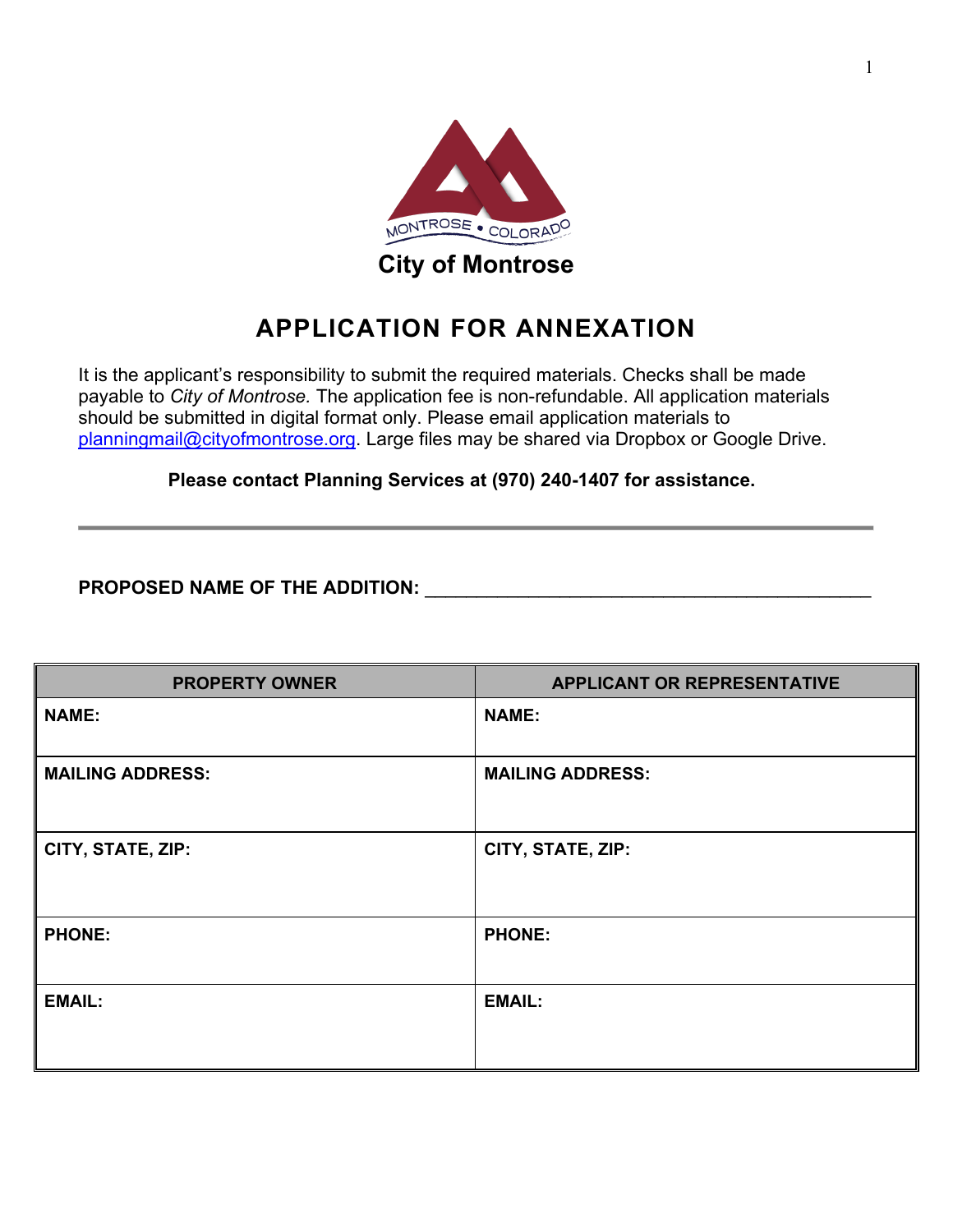## **INITIAL REQUIRED APPLICATION MATERIALS**

- $\Box$  \$900 non-refundable application fee (check, credit card, cash)
- $\Box$  Latest land survey, or County subdivision plat if one exists (PDF)
- $\Box$  Recorded warranty deed(s) with legal descriptions (PDF)
- $\Box$  Title policy dated within 90 days of application (PDF)
- $\Box$  Annexation legal description (Word)
- $\Box$  Draft annexation map (PDF & DWG)

#### Maps must include:

- Name of Addition
- Date, a north arrow, and a scale (no less than  $1" = 100'$ ) in title box at lower right-hand corner
- 4" x 4" vicinity map showing general location of the project
- Location of all monuments
- Layout of all lots, building lines, dimensions, lot areas, lot numbers/letters
- 2 references to city gps coordinates
- Location and ownership of existing and proposed watercourses
- Boundaries of 100-year flood, floodway, and base flood elevation data
- Label street names for all existing and proposed streets
- Certificates as necessary (including but not limited to the following)
	- O Certificate of Dedication and Ownership
	- O Surveyors Certificate
	- O Attorney Certificate
	- O Certificate of Recording
	- O Approval of City Manager
	- O Approval of City Attorney

After a complete application is received, City legal staff will prepare the Annexation Petition for the property owner's signature.

### **AFTER REVIEW AND APPROVAL OF THE INITIAL ANNEXATION MAP**

- $\Box$  2 24" x 36" Mylar copies of the final annexation map
- $\Box$  PDF & DWG copy of the final annexation map
- $\Box$  Annexation Agreement: The City will develop an annexation agreement that typically addresses development topics including sewer and water service and improvements, necessary road right-of-way dedication and improvements, park dedications, and highway and arterial road access points.

If more than one zoning district is requested for the annexation, the following materials are also required:

- $\Box$  Map of the proposed zone boundaries, providing adequate legal descriptions of all zoning districts in the submittal (PDF and DWG)
- $\Box$  Zoning district verbal legal description, in Word or equivalent format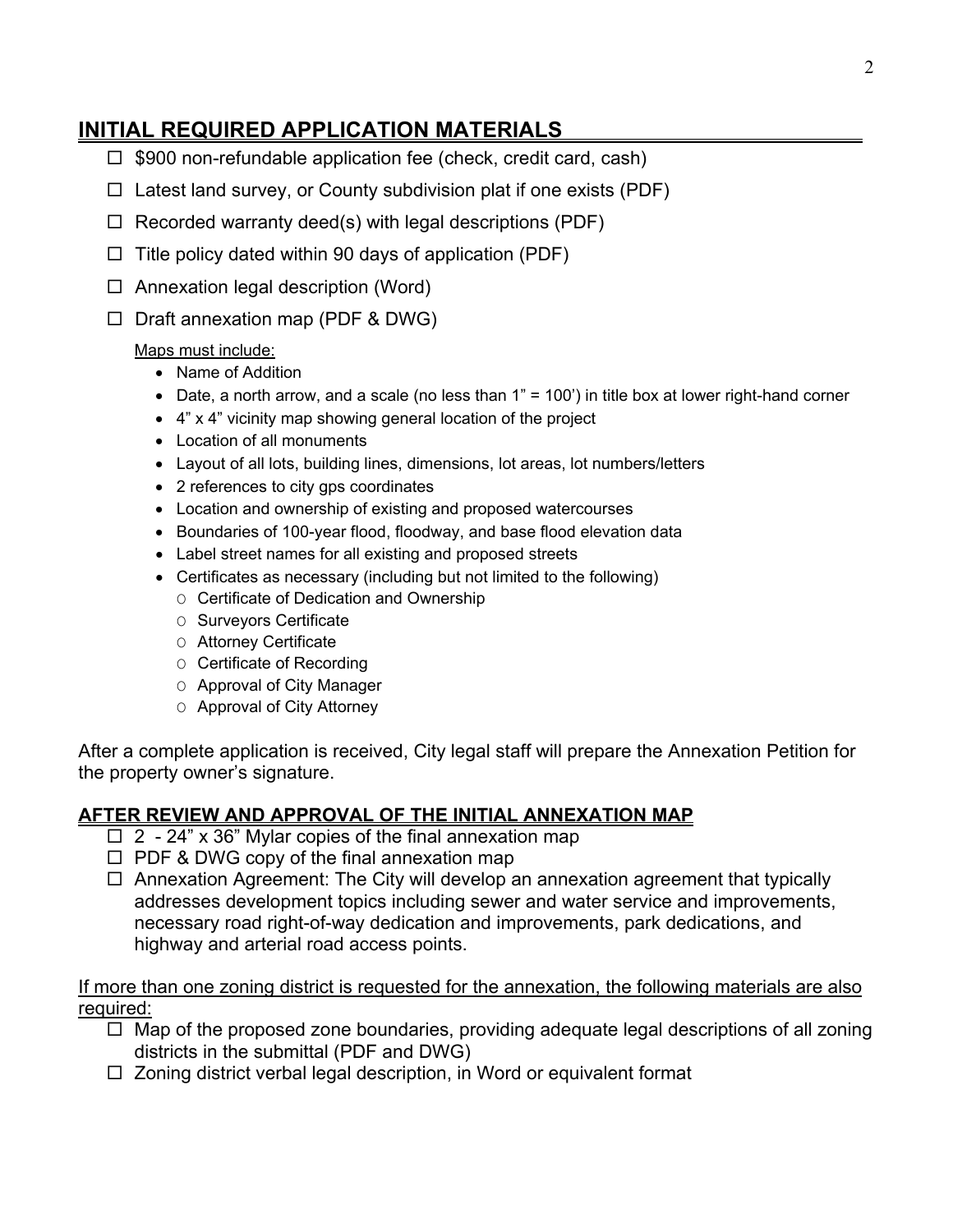In order to allow City staff and City Council a better opportunity to review each request for annexation, each applicant is asked to respond to the following issue areas where applicable. Additional information may be required as part of this application.

| 1. Is the subject property located within: | Yes | No |
|--------------------------------------------|-----|----|
| a. The City's urban growth boundary        |     |    |
| b. The sewer 201 planning area             |     |    |
| c. Along a major highway                   |     |    |

- 2. Contiguity with existing city limits:
- 3. Water service area: [Tri-County, Chipeta, Menoken, City of Montrose]
- 4. Estimated fire flow, measured in gallons per minute?
- 5. Sewer district: [City of Montrose, West Montrose Sanitation District]
- 6. Size of annexation:
- 7. Current County zoning:
- 8. Current Use:
- 9. City Comprehensive Plan designation for the property:
- 10.Conformance with City Comprehensive Plan: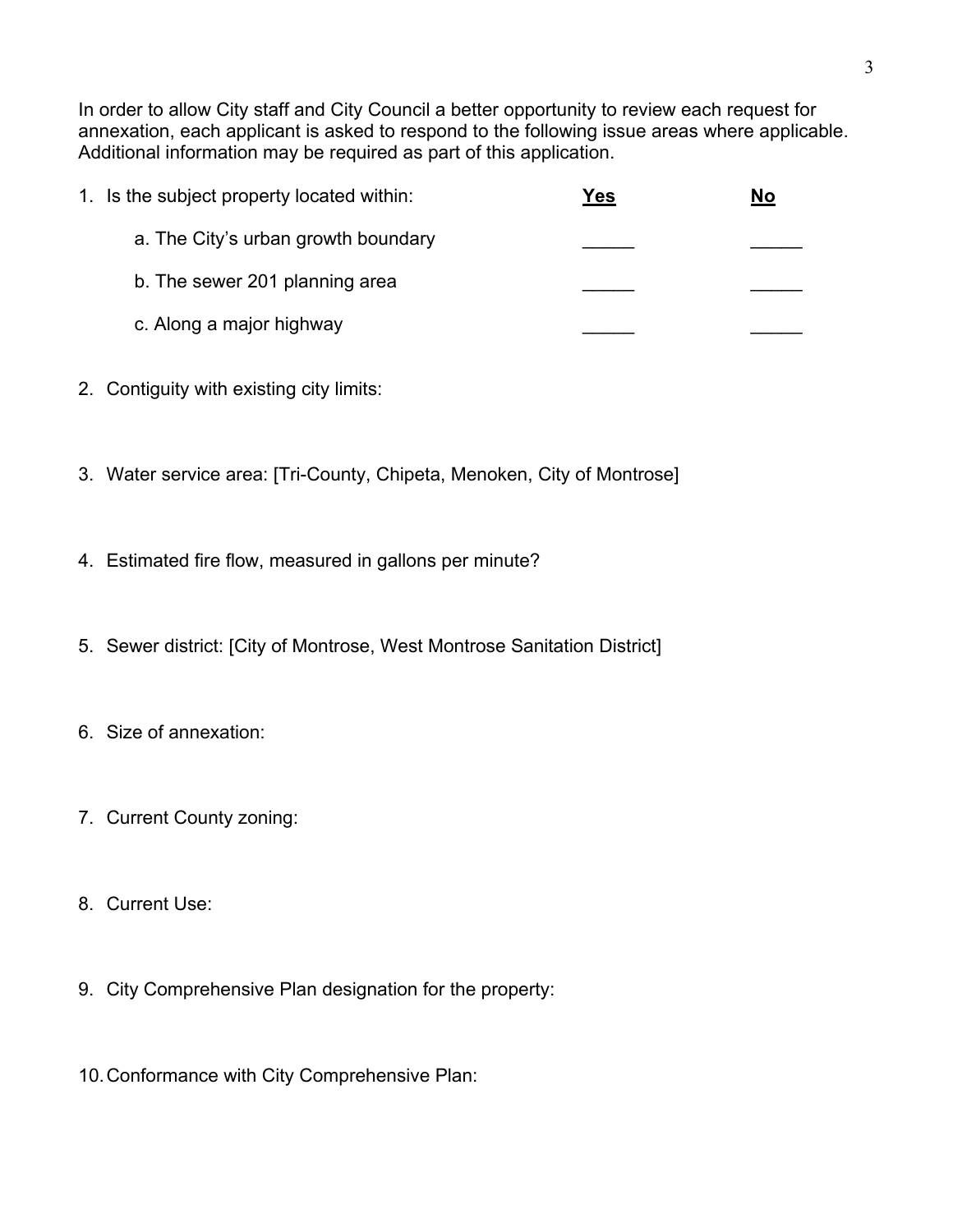11.Requested zoning and planned use of the property if annexed:

- a. Estimated dwelling unit count at build-out:
- b. Estimated population at build-out, at 2.25 persons per dwelling unit:
- 12.Planned use if annexation does not occur:
- 13.Distance from the subject property to the nearest facilities on the list below. This information can be scaled from a map, or from the City's GIS website.

| <b>Police Station</b> | Fire Station:             |
|-----------------------|---------------------------|
| Elementary School:    | Middle School:            |
| High School:          | Public Park:              |
| Shopping center:      | <b>Recreational Path:</b> |

14.Applicant is responsible to contact the RE-1J School District and ask which of the below applies:

**Lackson Cover capacity**  $\qquad \qquad$  **Within capacity By how much?** 

- 15.Describe the surrounding land uses, and whether the land uses are in the city limits, with the applicable zoning:
- 16.Describe how the City, and existing residents of the City, will be benefited by the annexation of the subject property: